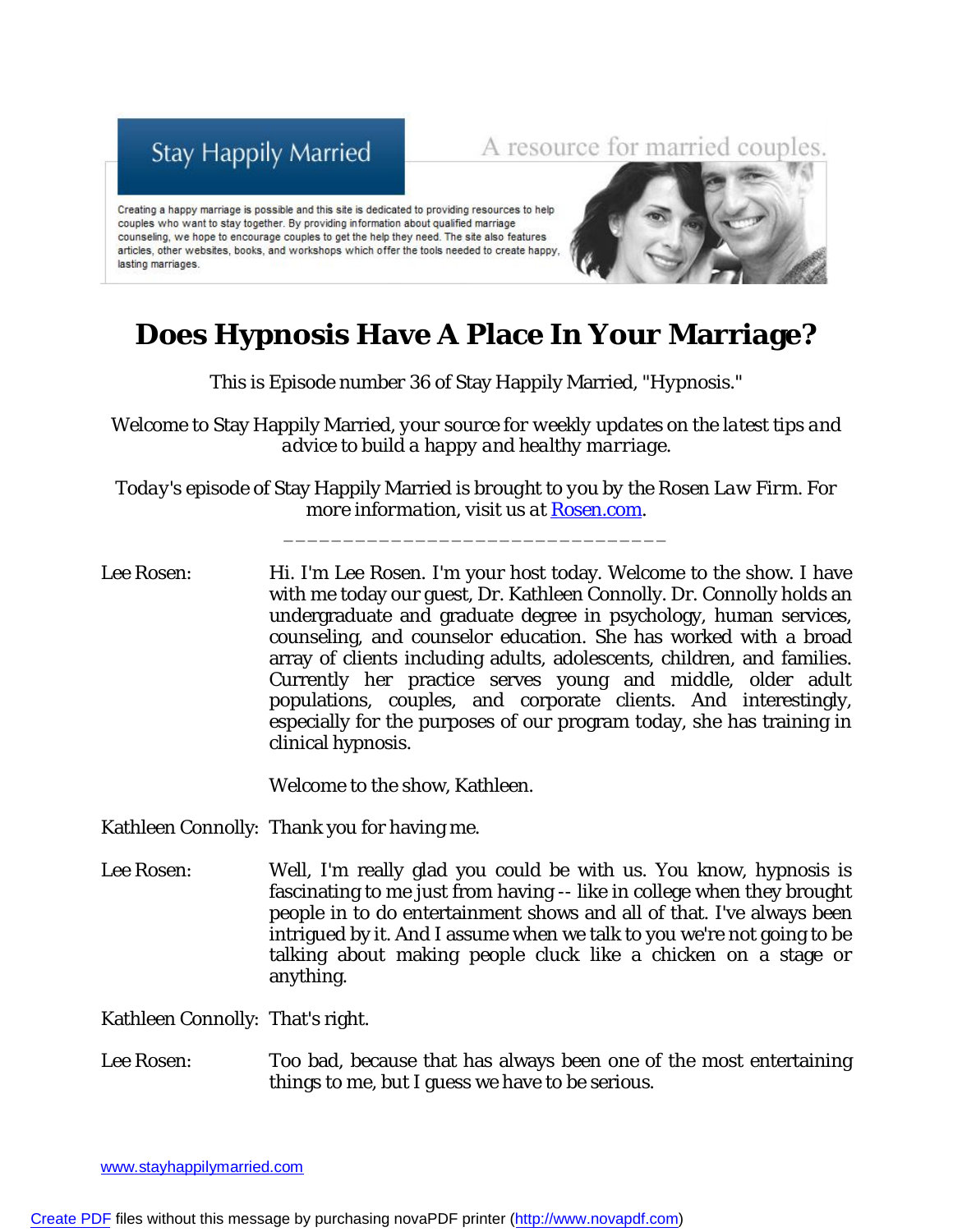Now, you are an expert in this topic but before we really jump into hypnosis and how it impacts saving marriages and all that, let me ask you about your practice a little bit. Your practice is located in Charlotte, North Carolina, is that correct?

Kathleen Connolly: That's correct.

- Lee Rosen: And how long have you been practicing?
- Kathleen Connolly: Well, I've been in psychology and mental health for over 15 years and I've been fortunate to have a private practice here in Charlotte, North Carolina for the last eight years.
- Lee Rosen: Okay. And from the intro it sounds like you are seeing really the whole spectrum of people, just about everybody. Is that accurate?
- Kathleen Connolly: It is, Lee. You know, the important thing for me to get across to listeners is that I have training in a wide variety of different treatment modalities and have worked with a lot of different people. My practice, Acumeans, my private practice in Charlotte, really does focus now more so on young, middle, and older adults and couples. And I also do a lot of career counseling, career coaching and business coaching. And so I do have experience with those younger groups like you mentioned, back in the old days, if you will. But primarily focusing on adult population right now, couples of course, and then also doing a lot of other different kinds of counseling and coaching.
- Lee Rosen: Now, are you doing a lot of hypnosis work?
- Kathleen Connolly: Indeed, yeah. Almost all of the clients that come and visit me, we do work hypnosis into the counseling process. It really is such a wonderful way of helping people develop their internal resources, and even on the most basic level helping them relax and calm themselves. And as a stress management technique, it's excellent. But then we can also use it therapeutically in the counseling process to help clients, like I say, grow those internal resources and help them develop some insights that may help them make some changes.
- Lee Rosen: Now, are you finding that people that are coming to you -- I know you're known as an expert in the community for doing the hypnosis, but I'm wondering are people coming to you because they've tried other approaches to working on their issues and on their marriages and that just didn't work? Are you kind of a last resort for them or --
- Kathleen Connolly: I see about 50/50. A lot of people that are coming for hypnosis may have been exposed to it in the past and either has or has not worked for them and they want to give it another try or they want to go ahead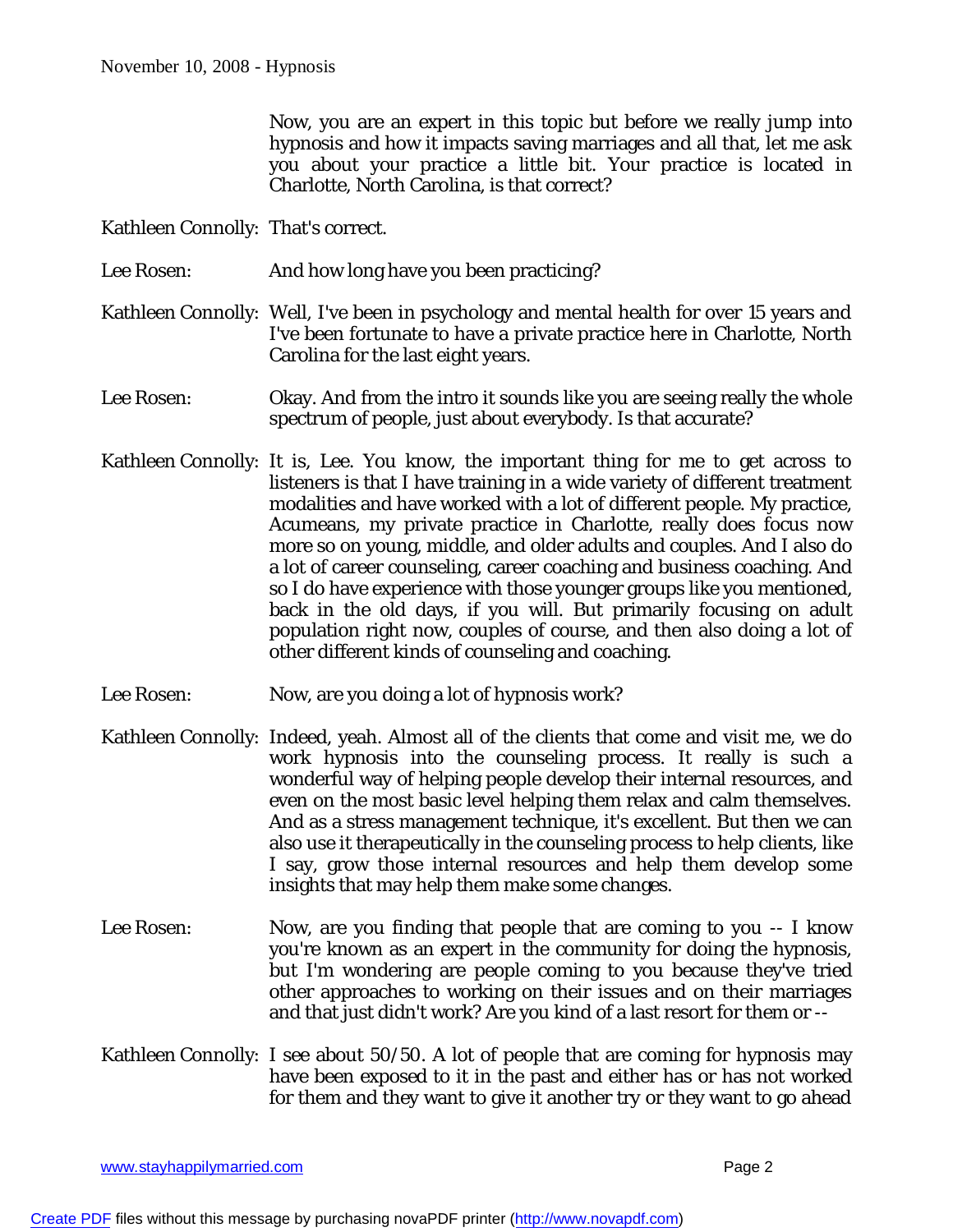and get back in to use those skills. And then certainly there are people that maybe have had an unfortunate experience working with a hypnotherapist who isn't trained properly, who doesn't have a license to practice, let's say, counseling or psychology or wasn't working with a practitioner that is able to help them without hypnosis. One of the rules that I was trained to keep in mind is that as a therapist you shouldn't treat anything with hypnosis that you wouldn't treat without using hypnosis.

So back to your earlier comment, it is a very serious technique and it is something that is really important to use with intentionality. We should know exactly why we would be using this technique as opposed to just using it willy-nilly because it sounds neat and it's the latest thing.

Lee Rosen: So you're saying about 50 percent of people have been trying other things before they even come in for hypnosis, right?

Kathleen Connolly: That's right.

- Lee Rosen: So in terms of their marriages not working, what have they been trying? Are they doing marriage counseling and that sort of thing and it's not working?
- Kathleen Connolly: I think so, yeah. A lot of people have been to other marriage counselors. Other people maybe have been doing individual counseling with the hope of that helping the marriage. I see that quite a bit. And sometimes people, quite frankly, they maybe have been going to counseling but they haven't been applying the techniques that they've been using. They haven't been doing the work consistently outside of counseling.

They may be reading books. They may be talking to other people about their marriage, about their concerns, and then what my hope is and what I usually try to convey to clients is that when you come to me I'm really going to challenge you to do the work. I don't want this to be another time where you don't have an experience of success and so I really try to contact that couple and really try to help them understand, hey, you know what? This is going to be your last counseling experience because this is going to be the one that works.

- Lee Rosen: Right. So is that because hypnosis works or because they really commit at this point?
- Kathleen Connolly: I think it has to be both, right? I mean, whatever I'm doing I need them on board as well. And so I try to be very direct and tell them that, hey, I'm here to help you and I want you doing a lot of work outside of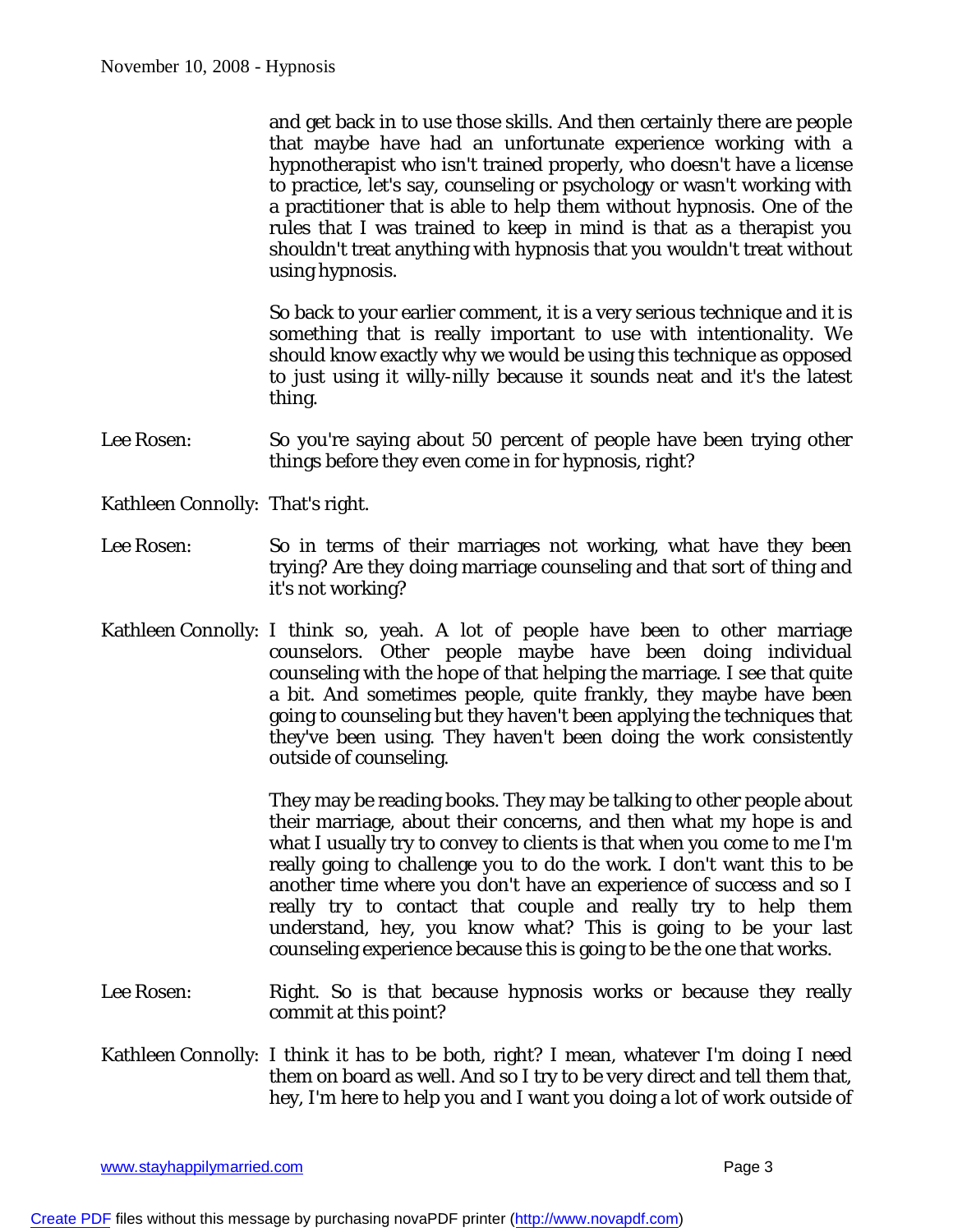session. And some of that work, as you say, could very well be hypnotic work, taking a couple minutes out of their day; sitting quietly, whether it's with each other or just on their own; and using the hypnotic interventions, the self-hypnosis and the visualization exercises, to really help them access those resources and help them work on whatever it is they need to be working on.

- Lee Rosen: Okay. So I want to really dig into what the hypnosis is all about. So I guess threshold question is, what can you do with hypnosis in terms of marriage? What problem can you solve for people?
- Kathleen Connolly: I'll give you the best example I have for that. Sometimes we see as marriage counselors a dynamic called the distance or pursuer dynamic. And we might see other parent-child dynamics or other roles or, if you will, metaphors, patterns that are occurring in the relationship. Those kinds of patterns are reflective of anxiety and reactivity, a lack of impulse control. And so we may see people that get angry very quickly. We may see people that are very reactive; they jump to conclusions very quickly. They may be using emotional blackmail techniques. They may be unable to express those feelings or those beliefs.

And what hypnosis can do is really help people learn how to calm and sooth their anxiety, how to manage their impulse control, slowing down these interactions, noticing this is that same pattern. "This feels just like that other time we had this conversation. Let's take a timeout. What's really going on here?"

So hypnosis is a great way of accessing those resources that clients have forgotten to use. There was a time when maybe they didn't get as angry or they were not as impulsive. We want to take them back to that time and say, "Hey, come on. You have the ability to calm down and think about this." And hypnosis clears out all that conscious thought process about why they can't do that and all the barriers and all the reasons why they really have to keep being defensive and fight that point, and helps access a part of themselves that knows what's best for them and knows that they have the resources to just calm and sooth themselves and relax.

Lee Rosen: You know, it's fascinating listening to you explain it because I can hear that whole hypnosis thing -- you have that voice and that way of delivering your message that it's easy to imagine you hypnotizing someone, at least my layperson's imagination of that.

> So what is it like? Someone comes into your office and you figure out, okay, this is an appropriate approach to helping them with what's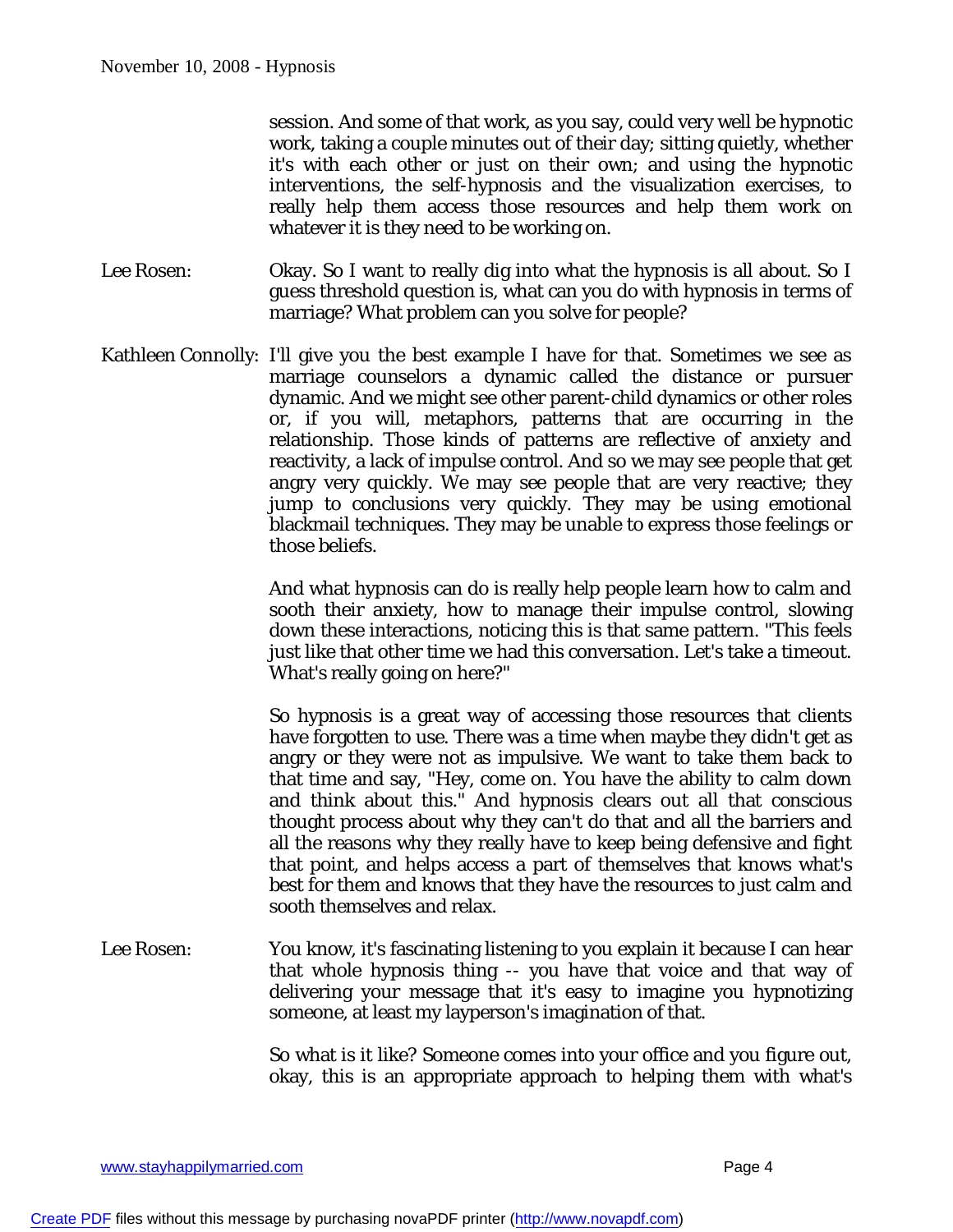going on with them. How does it really work? How long does it take? How many sessions are we talking about?

Kathleen Connolly: Those are all great questions. The first session -- sometimes people will come for hypnosis proper. They will call me and say, "I'd like to come in to learn how to use hypnosis to help me do this or help me do that." Other times people are already in counseling with me and I weave the technique in, with their permission, and explain it to them. In either circumstance an assessment is the most important component, to really assess and evaluate this individual. What are they struggling with? What's going on? What are we dealing with? What really are the issues here?

> And then what I do is I introduce the technique in a way to help them learn how to practice it on their own. So I might ask this individual or this couple to just allow the eyes to close and take some deep breaths and just follow the pace of your breathing. And as you do that, you notice that you become more relaxed, and so on and so on. And what I'm describing when I'm telling you that is the beginning of the process, which is typically what we call an induction.

> So people can expect to practice in that first assessment session or the first time that we use hypnosis in the session. And I really help them understand practice makes perfect. So if you would just sit quietly and just watch your breathing, etc. So they can expect that.

> They can also expect to ask me questions about, "How would this help me? Why would we use this technique?" And of course those answers are going to be based on what it is they need to be working on in counseling. "How would this help me sooth my anxiety?"

> Well, perhaps there's a part of you that would like to help you manage that anxiety. And I would just be suggesting to that part of you, "Wouldn't it be nice if you felt less and less anxious? And wouldn't it be nice if you were able to calm your anxiety and take a deep breath?" Those would be the kinds of things they'd be expecting to hear.

> Most important thing to communicate, every client is unique and special and so I want to make sure that I don't over-generalize my description as I'm speaking with you today. And clients know that this is a customized technique. So while there's some general things about hypnosis, I want to delivery a customized and really unique program for them so that they can take it on their own, outside of session, and use it.

> They can expect to remember everything about the experience. They can expect to feel calm and relaxed. They can have all different kinds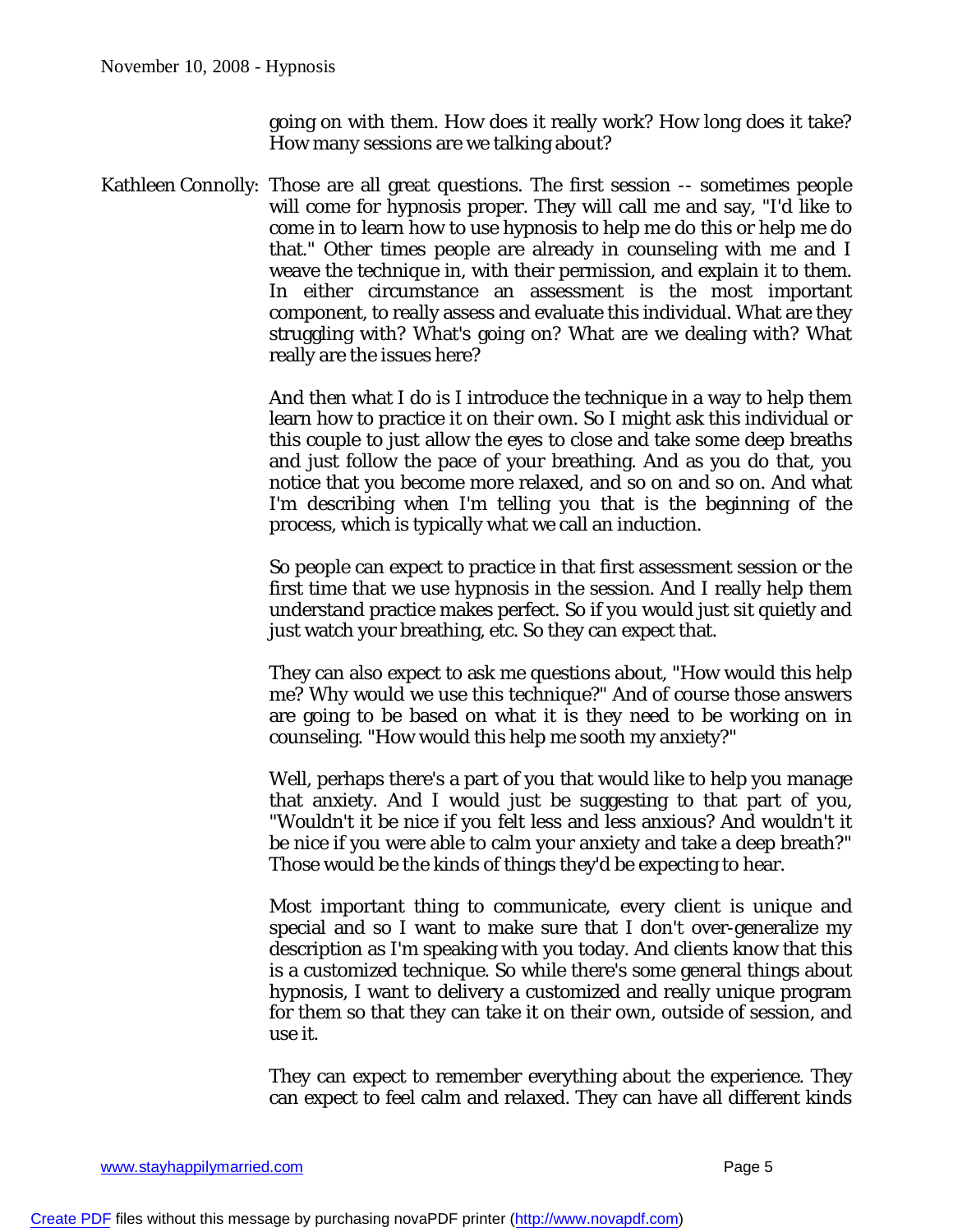of experiences and all different kinds of emotions and feelings and sensations and that's all going to be really unique to them and unique to what it is that they're wanting to work on.

- Lee Rosen: That's fascinating. Now, a lot of what you talk about when you talk about hypnosis sounds somewhat like meditation training to me. Is there a distinction or are they overlapping or how do those relate to one another?
- Kathleen Connolly: Yeah. You know, that's another great question. It depends on who you talk to. Some people find that meditation and hypnosis have a similar feel in terms of mindfulness and allowing the mind to drift or allowing the mind to focus. They may have the same internal experience with their breathing or how their body feels.

A lot of people that practice meditation and have maybe from that Buddhist perspective or transcendental meditation will say, no, it's not the same as hypnosis. And they would disagree. So there's some different schools of though.

My belief is, whatever it is that you're doing that's helping you, I'm not really frankly concerned what you're calling it. If it feels like meditation to you, let's call it meditation. If it feels hypnotic, if it feels more like a trance experience, let's call it that. But there are some similarities in the quality of the experience. Meditation will tend to be focused maybe more on a specific area, thoughts without a thinker, if you will, to empty the mind completely. Whereas hypnosis, we're trying to access a level of consciousness that is suggestive, that we can make direct or indirect suggestions to, and that's in part how it would differ. But again, those internal sensations would be similar.

- Lee Rosen: Right. Now, you've talked about anxiety and impulse control and it's obvious to me that having out of control anxiety or having an inability to control your impulses will make it very difficult to have a successful marriage. And it all hooks up for me how meditation can help with both the anxiety and/or the impulse control. Are there other things related to the marriage that you use hypnosis to treat?
- Kathleen Connolly: Oh, of course. Any time we're talking about a marriage counseling modality we're talking about patterns and interrelationships. And so there may be certain things that are happening in the relationship that are based in family of origin, and sometimes we can use hypnosis to help bring about those insights. We can use hypnosis to help clients get a sense of how they want to be in the future; they can visualize, perhaps, how they want to be behaving with their spouse, how they'd like to see themselves in the marriage. We can use it in that way.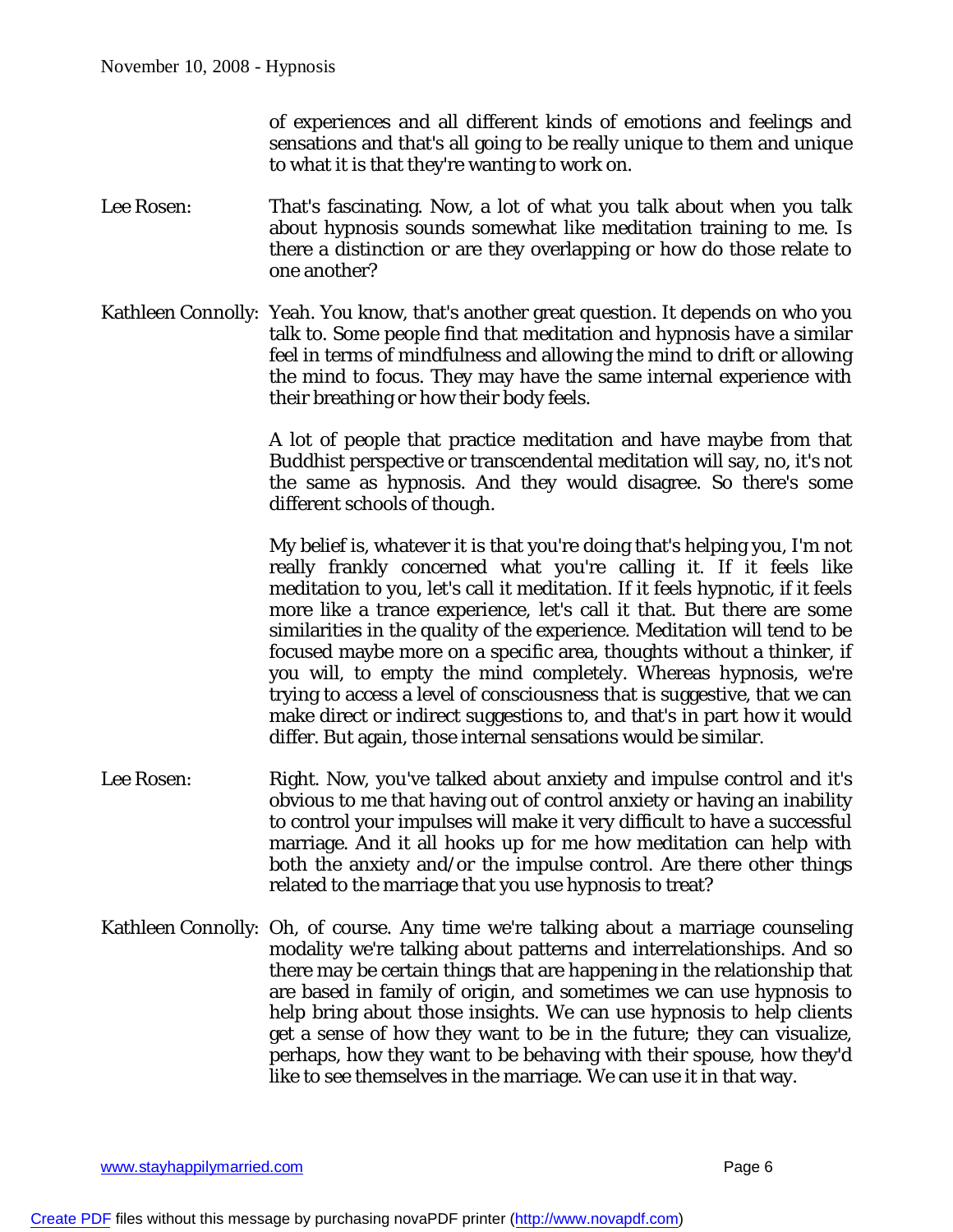Depression. Any other kind of mood disorder or, like we said anxiety before, to help with negative thinking, to help with those thoughts that seem so automatic. Self-criticism. A lot of times I will teach clients hypnosis in conjunction with John Gottman's work and he talks a lot about the four horsemen of criticism, contempt, defensiveness, and stonewalling.

So we can wrap hypnotic techniques around those to disinvite those concepts or those patterns in the relationship. So it really is getting the clients on board too that, "Wouldn't it be nice? What do you see in the future?" And hypnosis is a right brain technique, right? So you're really helping them use some visualization skills as well. "See you guys sitting calmly and talking about this conflict."

- Lee Rosen: Right. Very interesting. Now, do you ever do hypnosis for both partners in a marriage or are you usually only seeing one of the partners?
- Kathleen Connolly: Oh, I'll do it with both. Absolutely.
- Lee Rosen: And do you do it simultaneously, both together?

Kathleen Connolly: Sure. Sure.

Lee Rosen: Wow. Interesting.

Kathleen Connolly: Yeah. Why not? I mean, they're there.

- Lee Rosen: Right.
- Kathleen Connolly: And one thing that I'll tell people is, "When you're checked out of your relationship, when you're checked out of your marriage --" and people know what that means. They're not shocked when they hear me say that. When you're not showing up or when you are so impulsive or anxious, you're already in a trance. So you're kind of walking around in what's called this kind of -- your own unique couple's trance. And that can be a trance of criticism; it can be a trance of contempt, of stonewalling; it can be a trance of just not being emotionally available; a trance of emotional blackmail; old family or origin trances. And so you're already checked out. We're going to wake you up and we're going to show you how to connect in a different way.
- Lee Rosen: Right. Now, I have no idea -- when I was in college and I saw the dance like a chicken hypnosis thing on the stage, I have no idea whether that was real or -- who knows? But obviously whatever was going on there happened in a hurry. Do you see things with your patients happen very quickly because of hypnosis?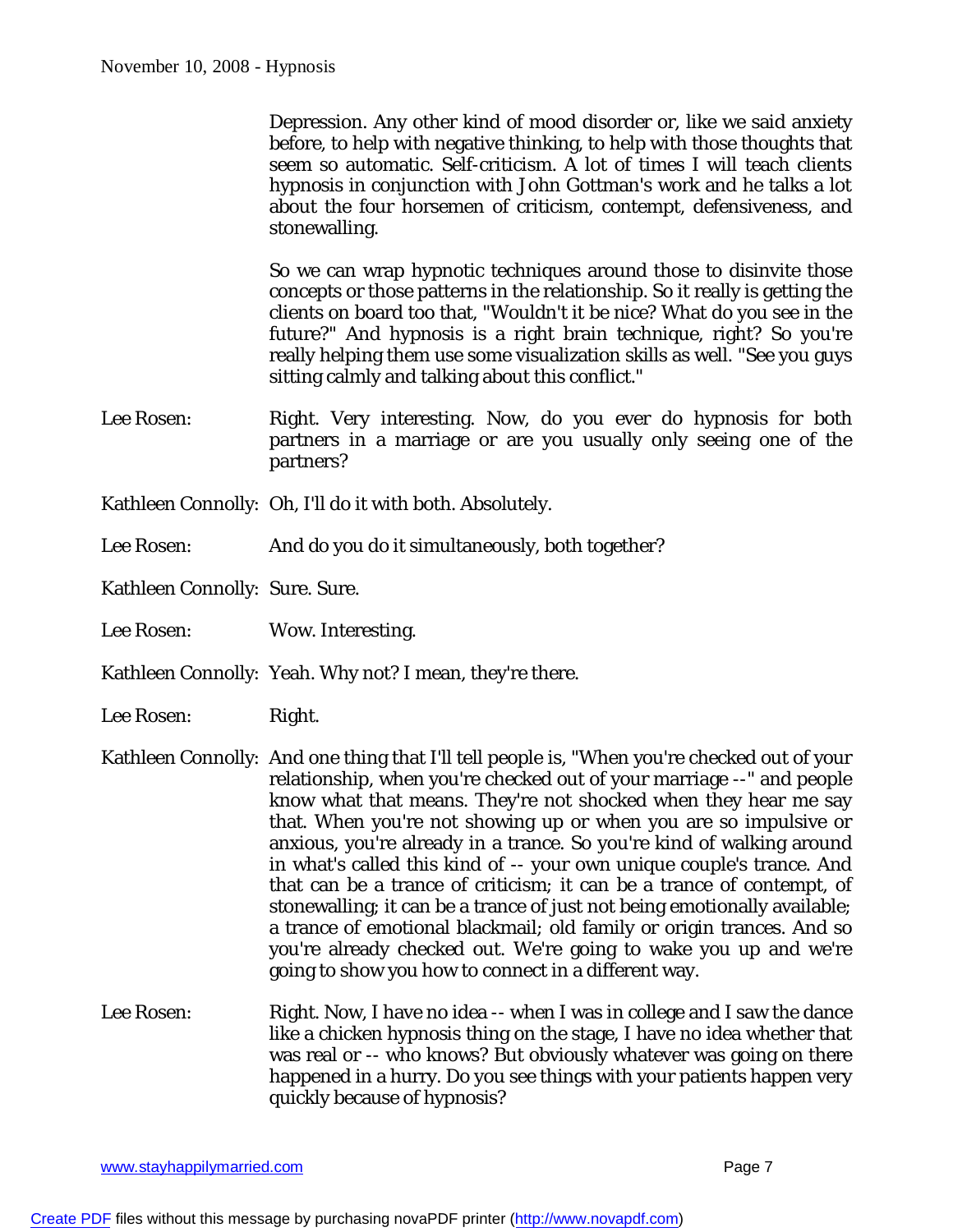Kathleen Connolly: Sure. I mean, one of the things that we know is that when we are accessing that suggestible part of the mind or part of the individual, that that part of us is so open and it isn't blocked by, again, those negative thoughts or all of these social constructions about the way we should be, the way we must be, the way we ought to be. And so sometimes we will see people making improvements maybe a little more quickly when they're using hypnosis because they're freer.

> The other part of the question you're asking, Lee, might be, boy they seem to get into trance very quickly. What is that about? And sometimes there are people that are just more suggestible than others, that are more hypnotically talented. And comedians and lay hypnotists are good at picking those people out.

> The thing that's important for people to know if they're listening to this is that all hypnosis is a choice. So whether you're in my office or you're at a comedy club, hypnosis is always a choice. And if you are open to it, it will happen. You will make it happen. If you're not, it won't. So no one can hypnotize you without your consent; that's how strong your mind is, that's how strong your will is.

> And so when you're open to the experience -- and typically when you see these comedians they'll pick people out and then you'll see them ask people to leave. "You go down. You go down. You're not going to be in this group. We only need you over here." It's because they're pretty in tune with who's going to work with them and who's more willing to go along with the program.

Lee Rosen: Right. So they're as good at doing it as they are at picking the right people to do it with, really. They're probably not as good at doing it.

Kathleen Connolly: I think so, yes.

- Lee Rosen: Right. That's fascinating. I wonder -- you've said a lot that makes this whole thing feel much safer, that no one can be hypnotized if they really aren't okay with it. So I guess there are not stories of people using this practice to harm their patients. You wouldn't really hear of that, I suppose. Is that accurate?
- Kathleen Connolly: Well, I'm afraid that can't be accurate. If you think of hypnosis not as a therapy, per se, but as an intervention, as a technique, like any other technique or any other intervention, if it's in the wrong hands it can be misused. And so it would be wrong for me to say that, oh, no, nobody's ever gotten into trouble using this technique. There probably are some circumstances where it's been used inappropriately or the individual hasn't been trained well. That's my real concern about lay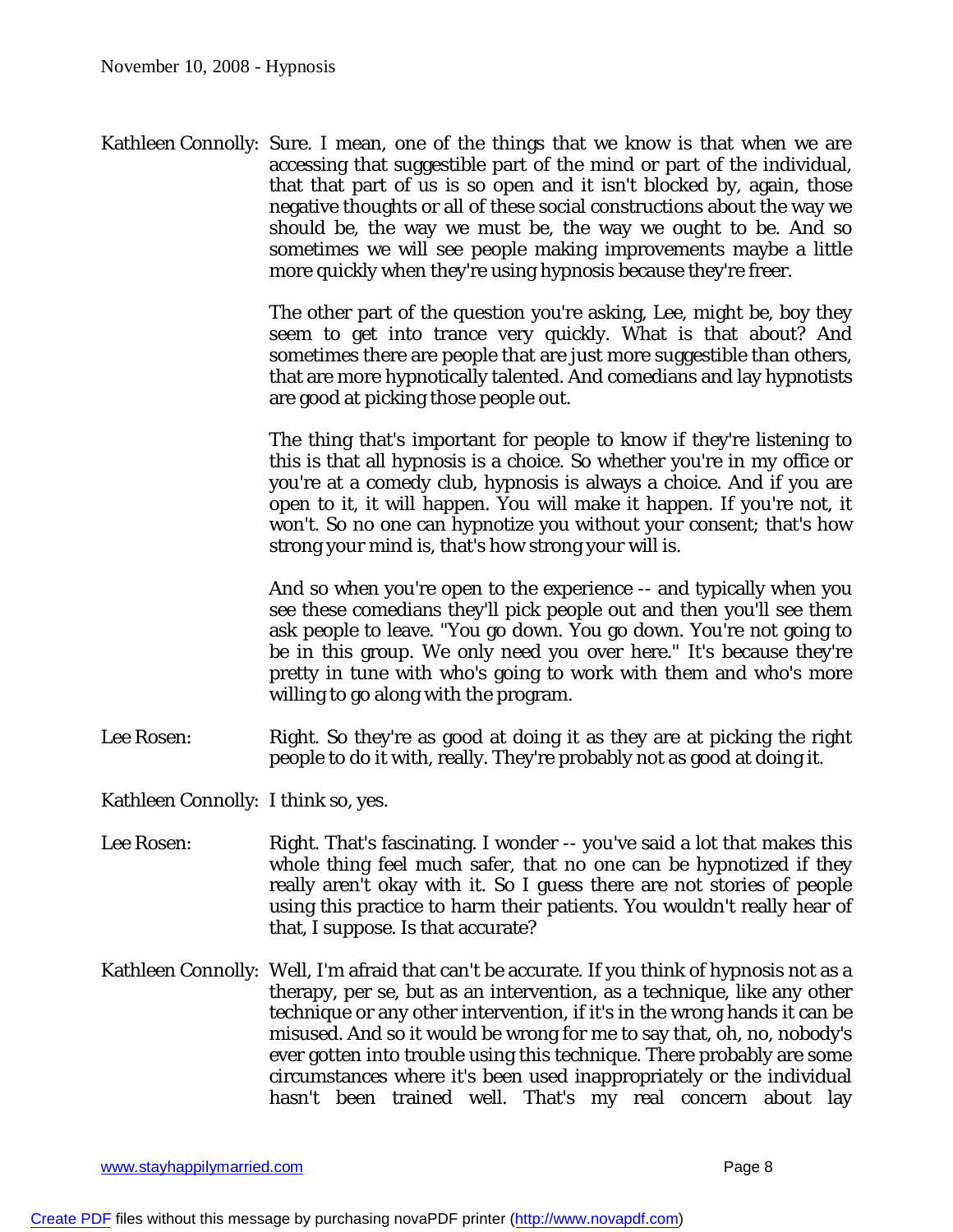hypnotherapy, people that are not trained in a healthcare discipline, like I had said before.

When you're using hypnosis you're really with another part of the person and if you don't have the skill set and the acumen to be able to hold that, even if that person was a willing participant, you may not be able to process the experience. Sometimes people will have what's called an abreaction, which means that's a response that one would not expect. And if they come out of the trance and they feel uncomfortable you have to have a really good counseling skill set psychology background to be able to help that individual process that experience. That is a disproportionate experience.

Let's say most people will have a wonderful experience with hypnosis. Most people will enjoy it and it will help them, as we said, harness all these wonderful resources that people usually have but they lose sight of. But they should be very astute and very much consumers of this technique and make sure that the person delivering it knows what they're doing it and is accountable to someone else other than them, like a licensing board or a state regulation system.

- Lee Rosen: Right. So cover all your bases and check out the person that you're considering.
- Kathleen Connolly: Absolutely. Absolutely.
- Lee Rosen: Now, obviously, if I'm in Charlotte and I'm listening to this program then I'm coming to you. But if I'm not in Charlotte and I'm looking around for someone to use hypnosis to help me with issues, is there any sort of a way to go out and find somebody and know you're getting somebody that's good at this?
- Kathleen Connolly: Absolutely. I'm so glad you asked that. People should log onto the American Society for Clinical Hypnosis; it's aschinet. We call it ASCH. It is the flagship organization for clinical hypnosis. They have a wonderful referral website, lots of great information about hypnosis and people all over the country, and even internationally.

The difference between ASCH and being certified through ASCH is this. People can only join ASCH or be certified by the American Society of Clinical Hypnosis if they are licensed in their discipline. So for example, myself as a counselor, a psychologist. A dentist, lots of physicians do great hypnotherapy. Clinical psychologists, clinical social workers, etc., we all have to have licenses to practice, right? So ASCH says to the world, we are the organization that takes professionals who are licensed in their discipline.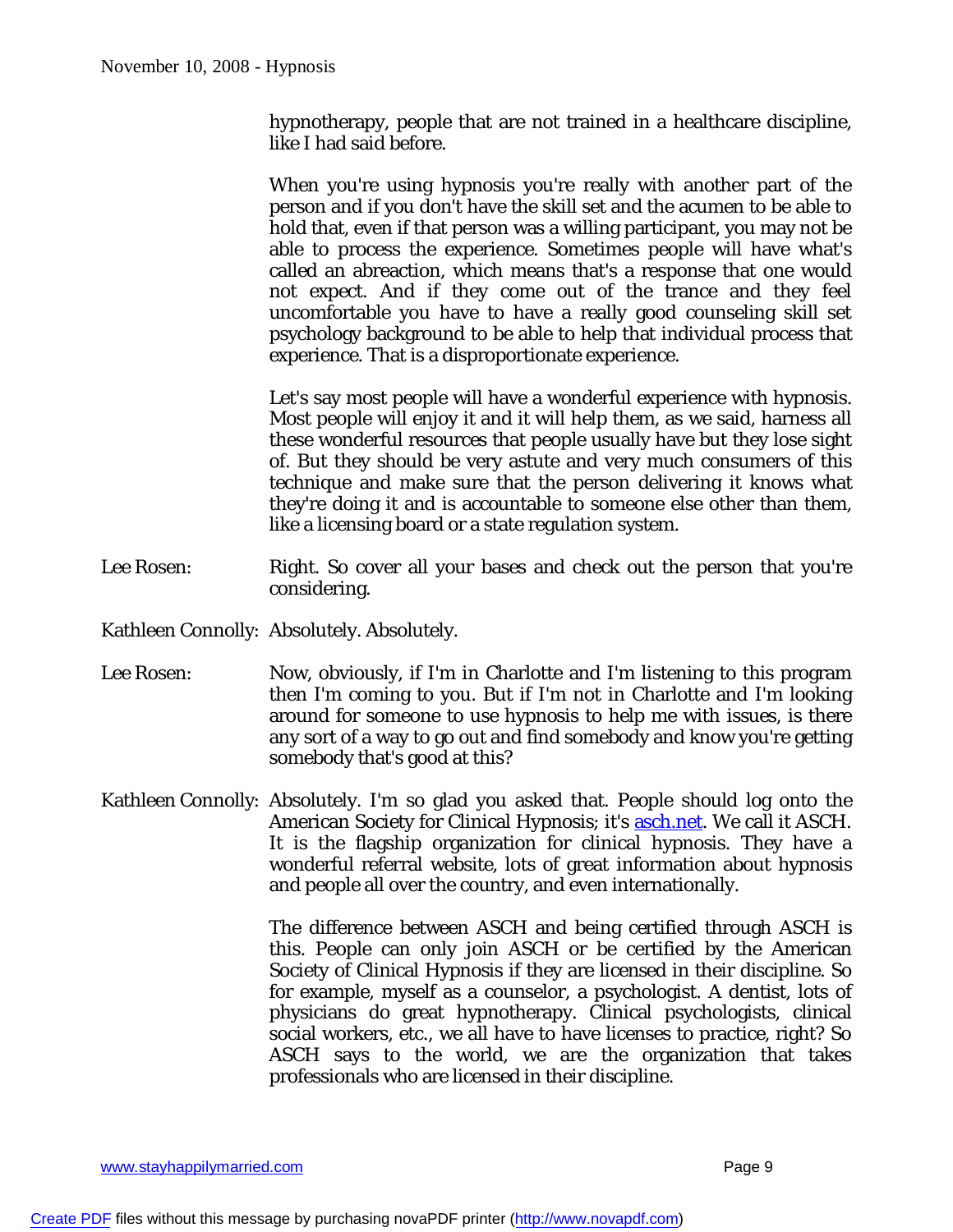And so a certification like I have through ASCH is what people should be looking for. And they can go on that website and they can click on Resources or Find a Certified Professional and they can put in there the state that they live in or the town they live in and they'll get a list of professionals. And they can even -- let's say they wanted hypnosis for smoking or hypnosis for depression or they have dental anxiety. They can find somebody in their area who is an ASCH member, who's been trained by ASCH and who is certified. And that is the best resource to use if you're outside of Charlotte.

- Lee Rosen: And so that's aschinet.
- Kathleen Connolly: That's right.

Lee Rosen: We will put a link to that in the show notes at stayhappilymarried.com. I appreciate that.

> Now, you mentioned smoking, dental anxiety. What else do you see people using hypnosis for?

Kathleen Connolly: Public speaking, test anxiety. I use a lot of hypnosis for people with insomnia, sleep types of issues, weight management, stress management. If you think of it in terms of a continuum from behavioral issues or problems like smoking, all the way to maybe deeper issues like we talked about; on the marital end you're going to see things maybe run a little bit below that behavior in terms of maybe it being a family of origin piece or there being some deeper patterns that need to be addressed.

> So there definitely is that continuum, but there are a wide range of issues that people come to me for. And sometimes hypnosis actually helps them understand, "Ah, this is what I need to be working on. This would be useful for me to be talking about in counseling."

- Lee Rosen: Now, you mentioned early on in the program that your practice is called Acumeans. What is the origin of that name?
- Kathleen Connolly: Thanks for asking that. Acumeans is the word that I developed to reflect the importance of knowledge and meaning in our lives. The more knowledge we have, the more meaning we can grow and develop. And the more meaning we have, the more wellness and well being and the more presence of health in our lives can be achieved.
- Lee Rosen: Okay. I appreciate you explaining that.

Well, I'm really excited about not only all the many things that hypnosis can help with, but it had never occurred to me that hypnosis